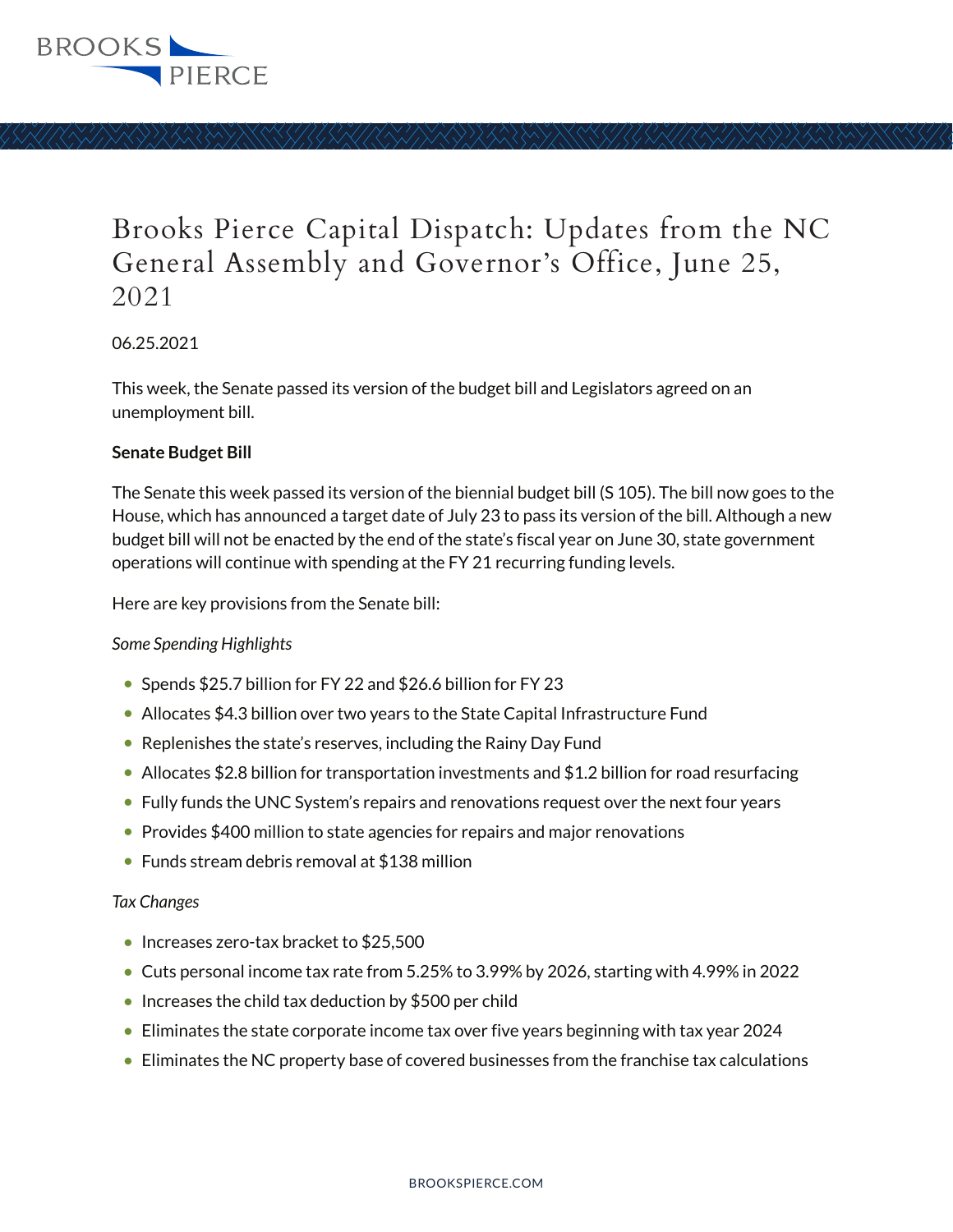

Brooks Pierce Capital Dispatch: Updates from the NC General Assembly and Governor's Office, June 25, 2021

### *Salaries and Benefits*

- Gives a 3% raise over the biennium for most state employees, including teachers and UNC/ community college employees
- Provides bonuses for all state employees using federal funds and gives an additional acrossthe-board teacher bonus of \$300

### *K-12 Education*

- Appropriates \$10.4 billion in FY 22 and \$10.5 billion in FY 23, an increase of a half-billion state dollars to public school education
- Appropriates \$459 million over the biennium from the North Carolina Education Lottery to the Needs-Based Public School Capital Building Fund and \$200 million to the Public School Capital Fund

### *Information Technology*

- Allocates nearly \$700 million in federal funding for rural broadband, plus \$30 million over the biennium using state funds to the NC GREAT program
- Allocates \$10 million for cybersecurity risk management
- Provides \$600,000 for Department of Employment Security program integrity

### *Justice and Public Safety*

- Allocates \$10 million for testing of new rape kits and clearing the state's rape kit backlog
- Creates a new Department of Correction and a separate Division of Juvenile Justice and Division of Community Supervision and Reentry within the Department of Public Safety

### *Agriculture and the Environment*

- Allocates \$1 billion of federal ARPA funds to local governments for water and sewer
- Provides \$100 million in federal funding to create a new program to assist local governments with storm water infrastructure and management
- Allocates \$40 million in federal funds to North Carolina food banks
- Provides \$50 million in federal funding for rural downtown transformation grants
- Transfers \$2.7 million to the Film and Entertainment Grant special fund